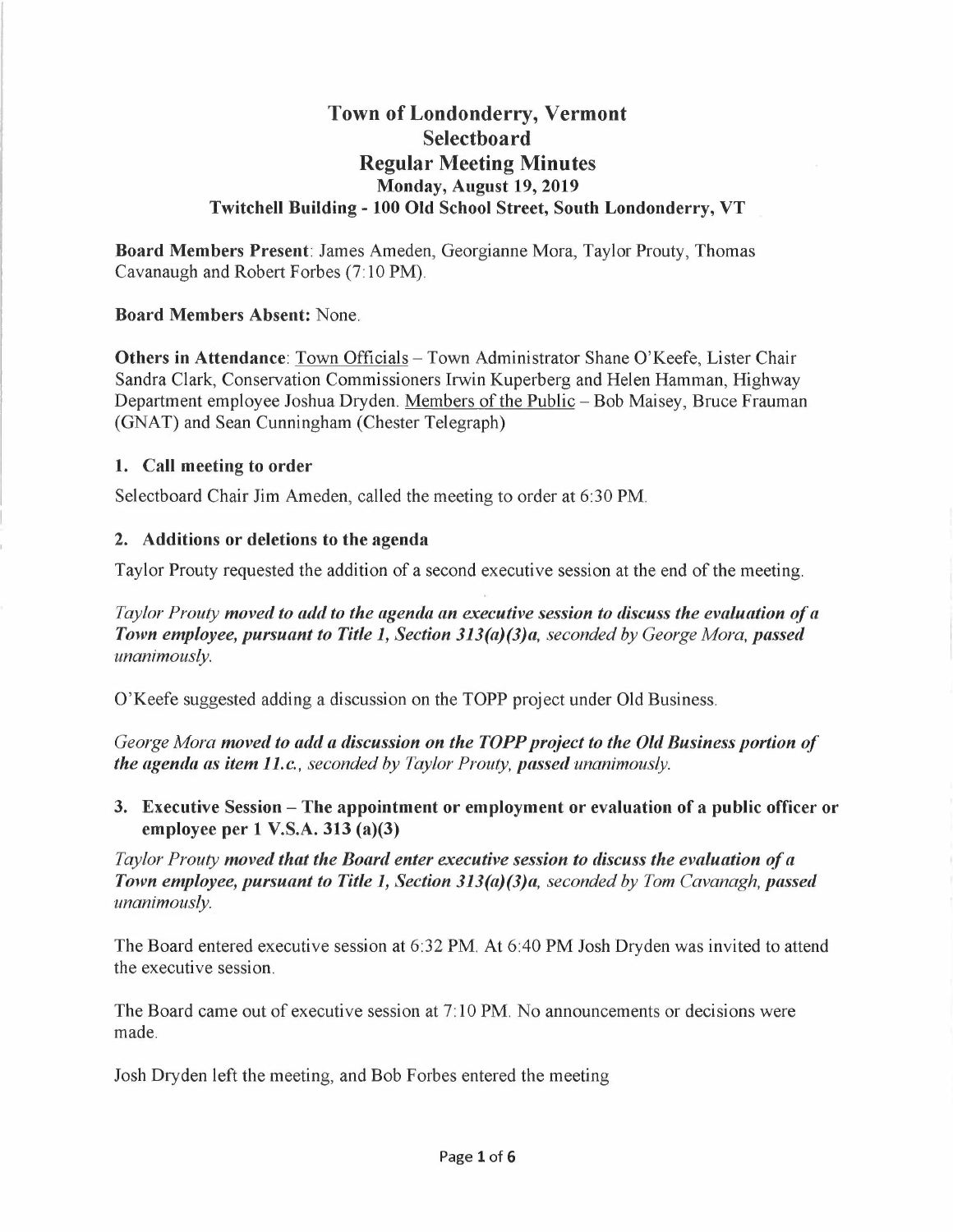# **4. Minutes Approval - Meetings of August 5, 2019, August 12, 2019** & **August 14, 2019**

*George Mora moved to approve the minutes of the Selectboard meeting of August* **5,** *2019, seconded by Taylor Prouty, passed unanimously.* 

*George Mora moved to approve the minutes of the Selectboard meeting of August 12, 2019, seconded by Taylor Prouty, passed 4-0-1, with Bob Forbes abstaining.* 

*George Mora moved to approve the minutes of the Selectboard meeting of August 14, 2019, seconded by Taylor Prouty, passed 4-0-1, with Bob Forbes abstaining.* 

# **5. Selectboard Pay Orders**

Pay orders were reviewed and signed by the Board members.

#### **6. Announcements/Correspondence**

O'Keefe noted that the invitation to bid for the Platt elevation project was issued that day.

He also mentioned that the auditors were there that day and would be there next day as well.

#### **7. Visitors and Concerned Citizens**

None.

#### **8. Town Officials Business**

## **a. Listers - Consider online posting of property record cards ( continued)**

This was a continued discussion from the meeting of July 15, 2019. Sandra Clark recommended posting the property record cards, which are public records, on the Town website. She suggested that if property owners have an issue with the posting of photographs of their property they should contact her to handle this through the software provider. She stated that she can initiate changes once a month or so, and it was agreed that we should post notice on the website of the ability to remove photos on request.

Realtor Bob Maisey stated that some towns don't post this information, but the availability of this information on the Town website is very helpful to those in the real estate industry. *George Mora moved to authorize posting of property record cards on the Town's website,*  with the condition that property owners can opt to have the photos of their properties not *available for online viewing, seconded by Taylor Prouty, passed unanimously.* 

## **b. Conservation Commission - Discuss LCC actions regarding Lowell Lake State Park ( continued)**

This was also a continued discussion from the meeting of July 15, 2019. Londonderry Conservation Commission (LCC) Chair Irwin Kuperberg handed out information, revised from the previous version, to the Board regarding concerns about the plans of the Vermont Department of Forests, Parks and Recreation (FPR) for Lowell Lake State Park. He reiterated to the full board much of what was stated at the previous meeting regarding documents received through a public records request. He expressed concerns about the intentions of FPR, the costs of the proposed alternatives, permitting and regulatory matters, and accuracy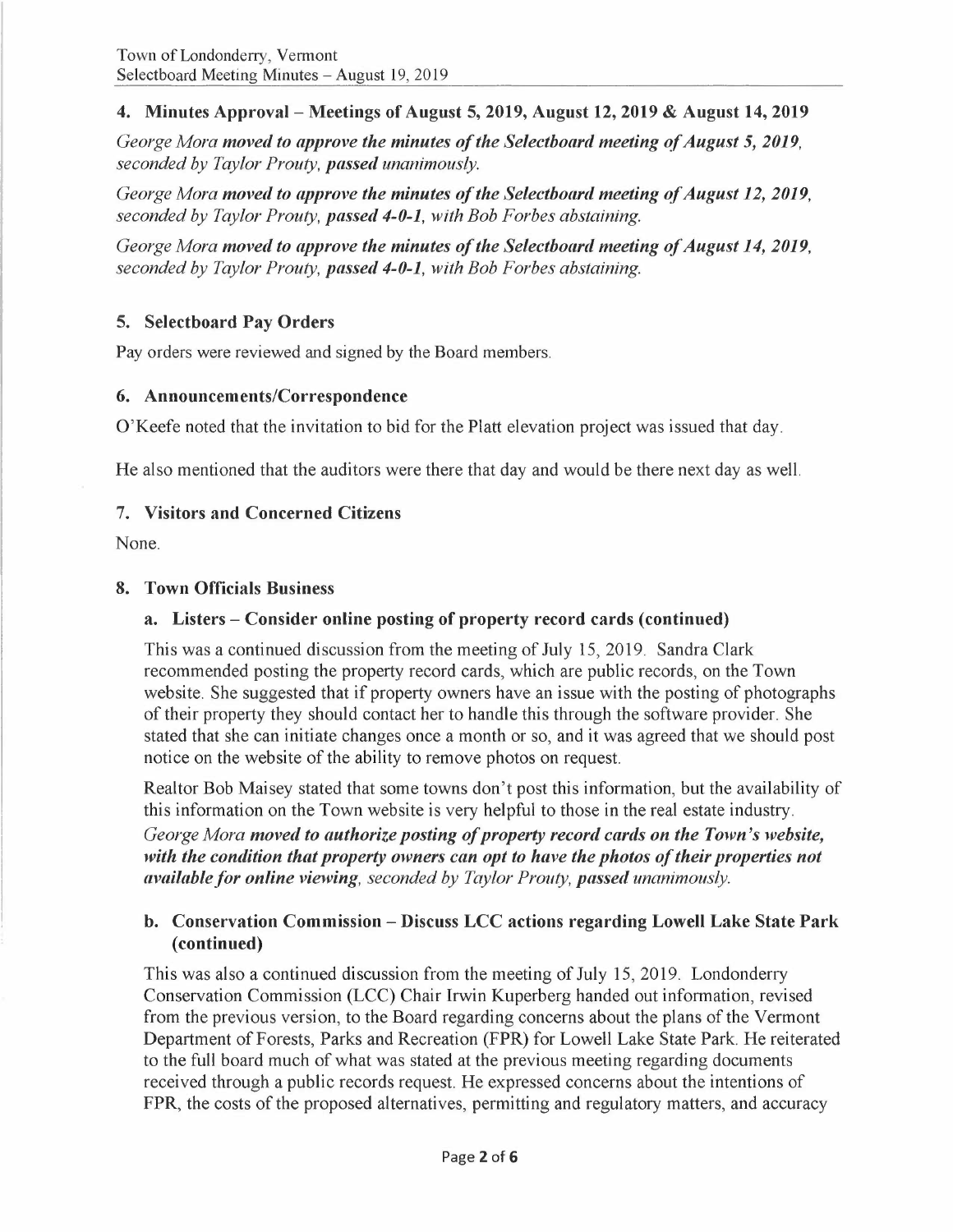of usage and parking figures. He also mentioned that there could be as many as 200 parking spaces. Concerns about the introduction of aquatic invasive species into the lake by virtue of increased boating were raised, as were concerns about the FPR public input process.

Kuperberg stated that he felt that it was time for the Selectboard to take a stand on the plans.

Forbes stated that the actions to date of the LCC and Planning Commission were appropriate, but he was uncomfortable to take a position at this time and would prefer to put to a "sense of the community" article on the Town Meeting warning.

LCC Commissioner Helen Hamman stated that the proposal for overnight accommodations would compete with local inns and hotels.

Ameden noted that FPR has not made a decision on the final plans for the Lowell Lake. He added that the lake has changed over the years and it has seen more usage of late. Board members agreed that it would be difficult to take a position at this time.

The effect of a community vote was discussed, as was the matter of the question to be voted on at a Town Meeting was discussed. Kuperberg reiterated that the LCC concerns were primarily the overnight accommodations and expanded parking.

There was general agreement that the Board should develop wording for one or more questions at the next Board meeting.

## *Bob Forbes moved to put on the agenda a discussion of warning a special meeting regarding the State's development plans for Lowell Lake, seconded by George Mora, passed unanimously.*

Kuperberg, Hamman and Maisey left the meeting at 7:57 PM

#### **9. Transfer Station**

None.

#### **10. Roads and Bridges**

#### **a. Discuss VT Traffic Committee hearing on Town's request for reduction of speed limit and dedicated turning lane on Route 11 in vicinity of the Flood Brook School**

O'Keefe noted that there is a meeting of the Vermont Traffic Committee on August 28, 2019 to consider the Board's July 1, 2019 request to reduce the speed limit on VT Route 11 during school hours and to provide a dedicated turning lane. It was noted that VTrans staff was recommending the same thing as was recommended 4 years ago: retaining the 50-mph speed limit and sharing the cost of installation of flashing advance warning signs.

There was discussion about who should share the cost  $-$  the Town, or the School District as the students and parents are not just from Londonderry. It was suggested that the school should be contacted about this.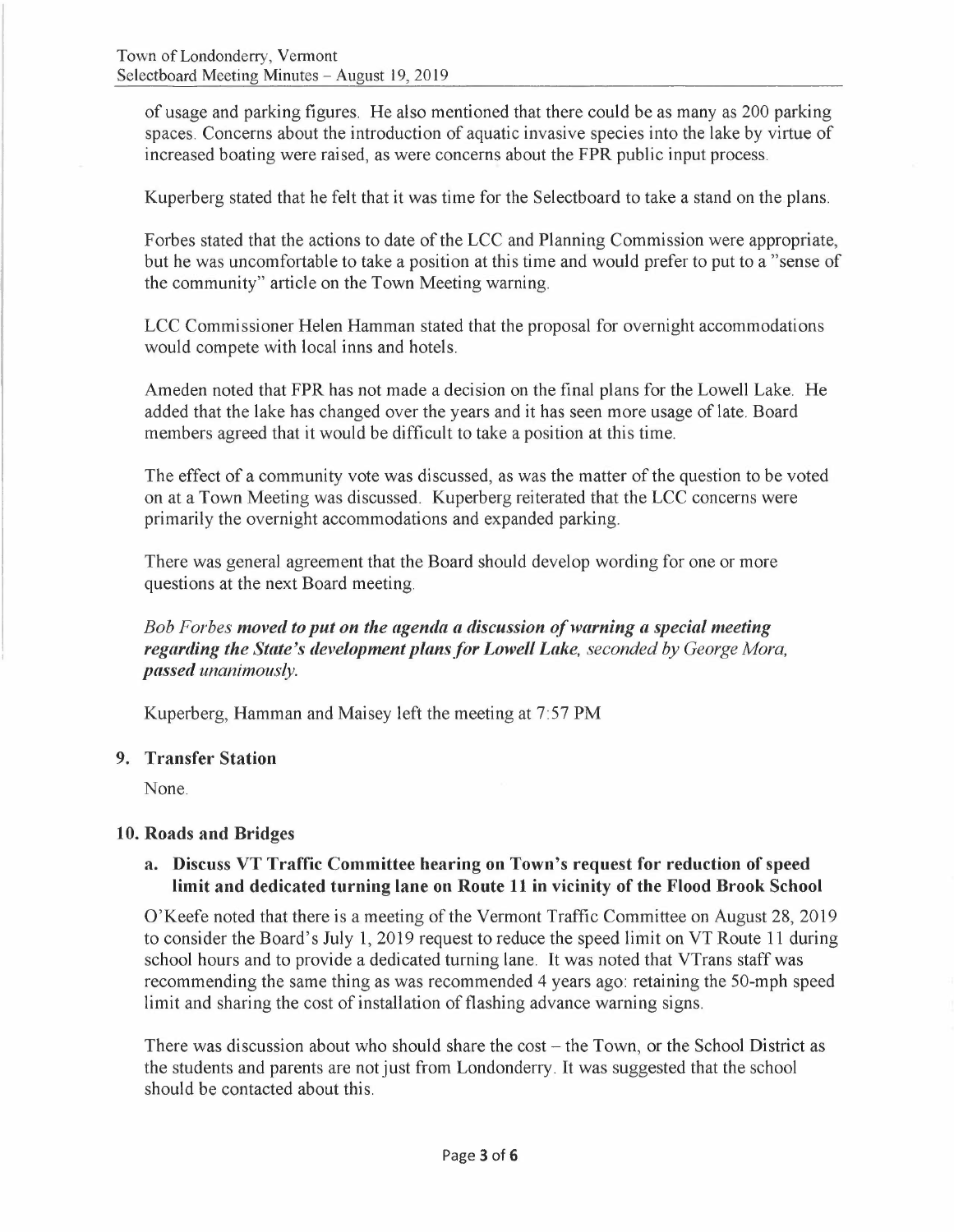It needs to be made clear who would have maintenance responsibility for the flashing signs.

*Bob Forbes moved to authorize George Mora and Shane O'Keefe to attend the meeting of the Vermont Traffic Committee on August 28, 2019 to speak on behalf of the Town's interest in lowering the speed limit in the vicinity of the Flood Brook School, seconded by Taylor Prouty, passed unanimously.* 

# **11. Old Business**

# **a. Consultant selection process for water/wastewater study**

O'Keefe updated the Board on the engineering consultant selection process for the water/wastewater study, noting that four consultants responded to the Town's request for statements of qualifications. He asked the Board to authorize him and several others, including a Board member, to review the statements and conduct interviews and recommend a consultant to the Board. Forbes expressed an interest in participating.

*George Mora moved to accept the Town Administrator's suggestion that he, Sharon Crossman, Larry Gubb, Gail Mann and Bob Forbes conduct interviews of consultants that have submitted Statements of Qualifications for the proposed water/wastewater study, and then make a recommendation for the most qualified consultant, seconded by Taylor Prouty, passed unanimously.* 

# **b. VLCT grant for employee workplace safety (continued)**

This was a continued discussion from the meeting of August 5, 2019. O'Keefe presented the Board with information about his desire to purchase ergonomic office furniture for the Town Office staff, in particular standing desks and large computer monitors. The Vermont League of Cities and Towns PACIF grant program would cover one-half of the cost of this, and the cost of the Town would be cost to the Town would be \$1,176.

*Taylor Prouty moved to authorize the Town Treasurer and Town Administrator to submit an application for funding to the Vermont League of Cities and Towns for 50% funding of ergonomic office furniture, seconded by Tom Cavanagh, passed unanimously.* 

# **c. Discuss TOPP project**

O'Keefe noted that he and Forbes had met with the contractor a few days earlier, and that a basement level window that was supposed to be exposed below the Selectboard office was inadvertently left out of the project. It was concluded that the existing and proposed did not accommodate a practical solution, and there already was a nearby window on the gable end of the basement, so it was recommended that the window stay covered.

The existing new window well was briefly discussed. Forbes recommended a gutter section be installed above the window well, and Prouty suggested a water diverter on the roof as an alternative.

O'Keefe also noted that he, Mora, Sharon Crossman and Larry Gubb had met that morning on the TOPP design and renovation stage with engineer Chris Cole, and the Board should expect a scope of services and cost proposal from Cole at the next regular Board meeting.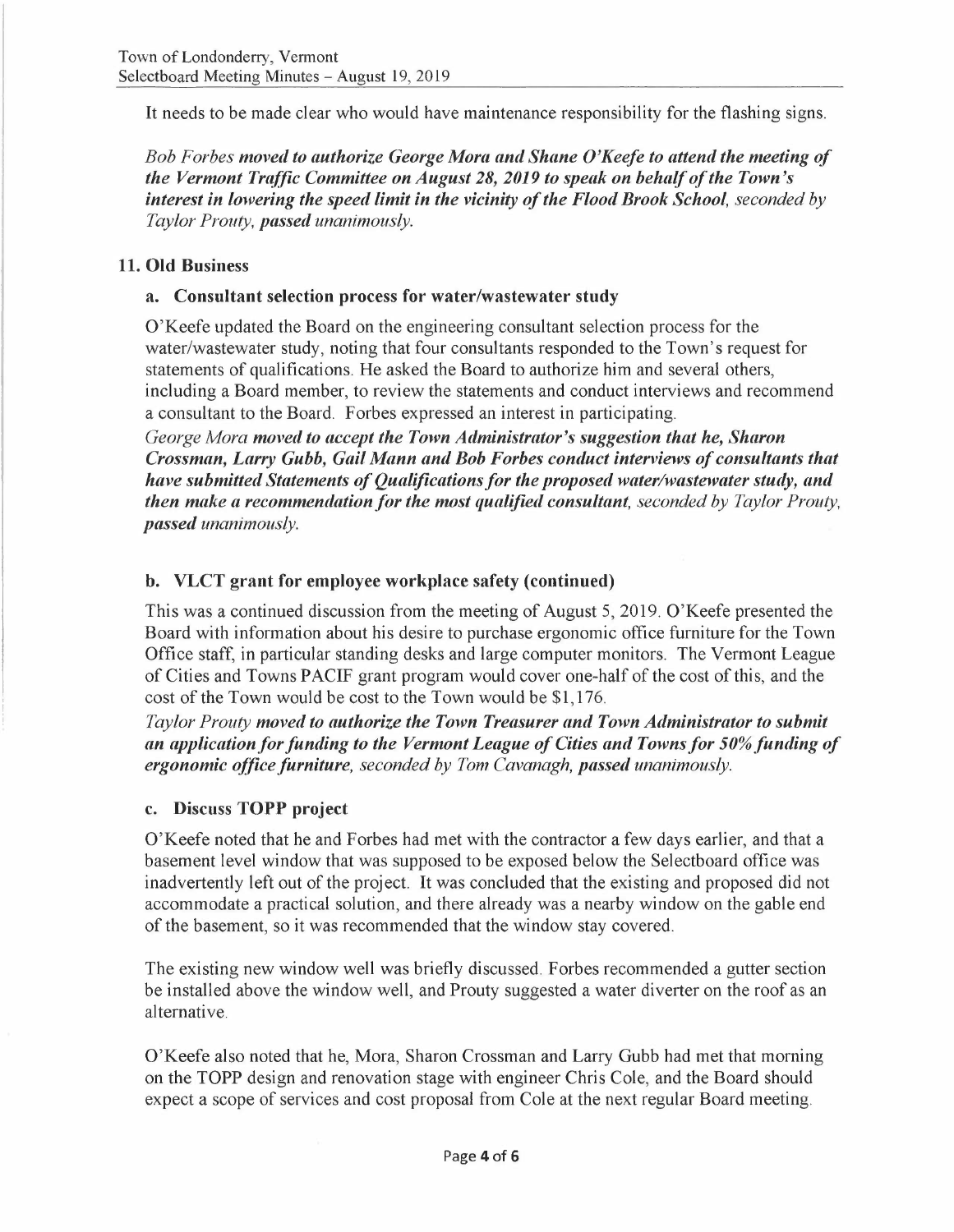Cole had recommended that the Town consider pumping and inspecting the septic system at time, and conducting a hazardous materials inspection and, if necessary, remediation soon. O'Keefe has already arranged for the hazmat inspector to come by to establish an estimate.

## **12. New Business**

#### **a.** Consider acceptance of offer to donate painting to the Town

The Board reviewed a donation offer of a Harry Shokler painting of Lowell Lake from Mr. Warren Broderick of Troy, NY. Whether the donation should be to the Historical Society was briefly discussed.

*Tom Cavanagh moved to accept the offer of a donation of a Harry Shokler painting from Warren F. Broderick and authorize the Chair to sign a letter of thanks on behalf of the Board, seconded by George Mora, passed unanimously.* 

#### **b. Consider volunteer application**

The Board reviewed and discussed an application to volunteer from Andover resident Richard "Ritt" Ingersoll. O'Keefe noted that Ingersoll had been invited to attend the meeting but could not make it.

*Tom Cavanagh moved to accept the volunteer application from Richard Ingersoll to assist the Cemetery Commission with Lowell Lake cemetery research, maintenance and improvements, seconded by George Mora, passed unanimously.* 

O'Keefe will inform Ingersoll and the Cemetery Commission of the Board's decision.

## **c. Appoint designated voting delegate for VLCT annual business meeting**

*Bob Forbes moved to appoint Town Administrator Shane O'Keefe as the Town's voting delegate for the 2019 Vermont League of Cities and Towns annual business meeting, seconded by George Mora, passed unanimously.* 

## **d. Executive Session - The evaluation of a Town employee per 1 V.S.A. 313 (a)(3)**

*George Mora moved that the Board enter executive session to discuss the evaluation of a Town employee, pursuant to Title 1, Section 313(a)(3)a, seconded by Taylor Prouty, passed unanimously.* 

The Board entered executive session at 8:27 PM, and came out of executive session at 9:00 PM.

*George Mora moved to restructure the Highway Department to move Josh Dryden to the Forman position at \$22.50 per hour, and that Mathew Rawson become second-in-line crew member at his current pay rate, seconded by Tom Cavanagh, passed unanimously.* 

Ameden stated that he would inform both Dryden and Rawson of the Board's decision.